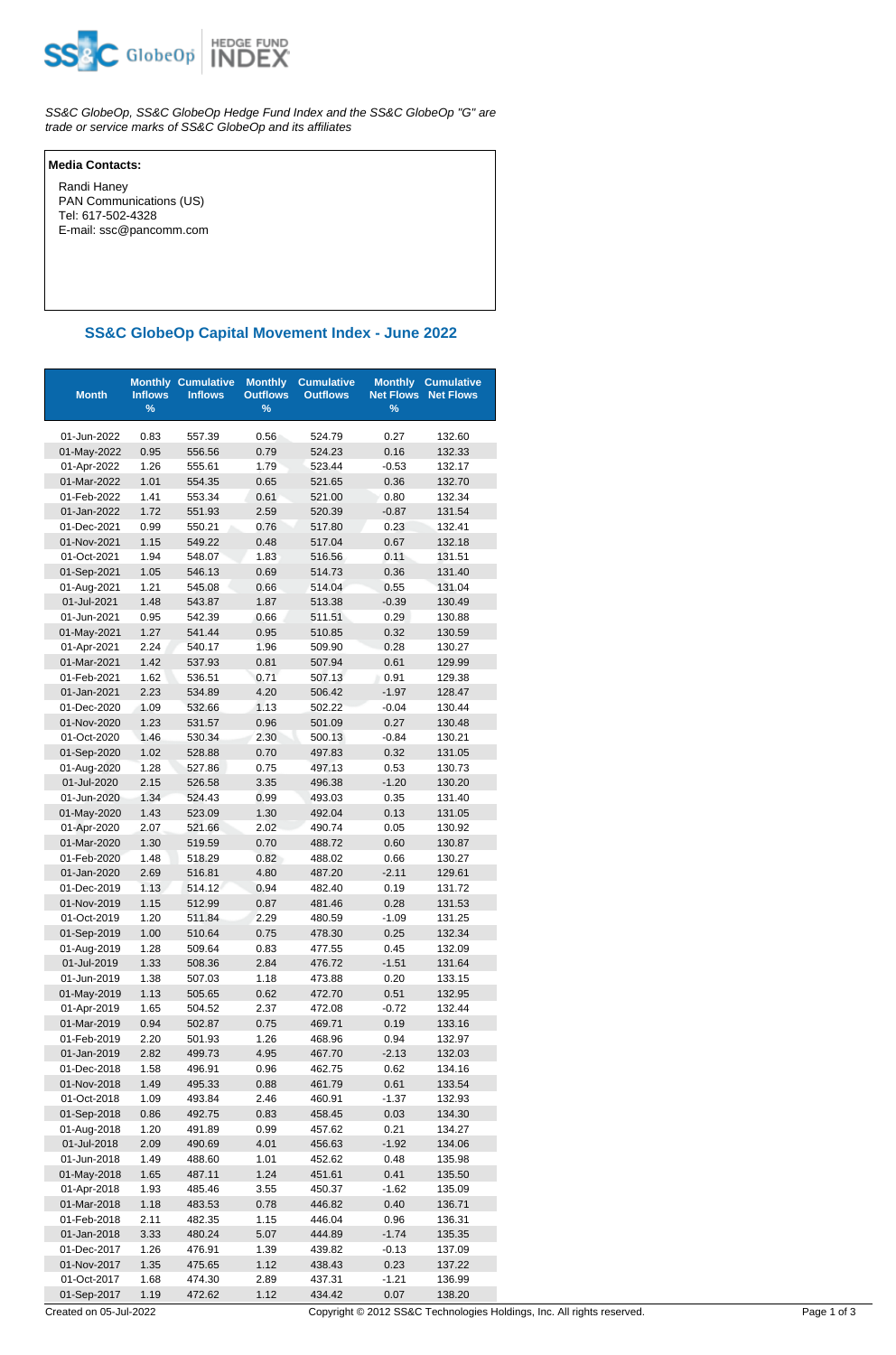| <b>Month</b>               | <b>Inflows</b> | <b>Monthly Cumulative</b><br><b>Inflows</b> | <b>Monthly</b><br><b>Outflows</b> | <b>Cumulative</b><br><b>Outflows</b> | <b>Monthly</b><br><b>Net Flows</b> | <b>Cumulative</b><br><b>Net Flows</b> |
|----------------------------|----------------|---------------------------------------------|-----------------------------------|--------------------------------------|------------------------------------|---------------------------------------|
|                            | $\%$           |                                             | $\%$                              |                                      | $\%$                               |                                       |
| 01-Aug-2017                | 0.95           | 471.43                                      | 0.72                              | 433.30                               | 0.23                               | 138.13                                |
| 01-Jul-2017                | 1.26           | 470.48                                      | 3.04                              | 432.58                               | $-1.78$                            | 137.90                                |
| 01-Jun-2017                | 1.96           | 469.22                                      | 0.71                              | 429.54                               | 1.25                               | 139.68                                |
| 01-May-2017                | 1.18           | 467.26                                      | 0.72                              | 428.83                               | 0.46                               | 138.43                                |
| 01-Apr-2017<br>01-Mar-2017 | 1.41<br>1.35   | 466.08<br>464.67                            | 2.50<br>0.72                      | 428.11<br>425.61                     | $-1.09$<br>0.63                    | 137.97<br>139.06                      |
| 01-Feb-2017                | 1.22           | 463.32                                      | 0.71                              | 424.89                               | 0.51                               | 138.43                                |
| 01-Jan-2017                | 2.68           | 462.10                                      | 5.98                              | 424.18                               | $-3.30$                            | 137.92                                |
| 01-Dec-2016                | 0.95           | 459.42                                      | 0.74                              | 418.20                               | 0.21                               | 141.22                                |
| 01-Nov-2016                | 1.33           | 458.47                                      | 0.67                              | 417.46                               | 0.66                               | 141.01                                |
| 01-Oct-2016                | 1.75           | 457.14                                      | 3.50                              | 416.79                               | $-1.75$                            | 140.35                                |
| 01-Sep-2016                | 0.97           | 455.39                                      | 0.58                              | 413.29                               | 0.39                               | 142.10                                |
| 01-Aug-2016<br>01-Jul-2016 | 1.47<br>1.28   | 454.42<br>452.95                            | 0.73<br>3.81                      | 412.71<br>411.98                     | 0.74<br>$-2.53$                    | 141.71<br>140.97                      |
| 01-Jun-2016                | 0.69           | 451.67                                      | 0.76                              | 408.17                               | $-0.07$                            | 143.50                                |
| 01-May-2016                | 1.13           | 450.98                                      | 0.65                              | 407.41                               | 0.48                               | 143.57                                |
| 01-Apr-2016                | 1.60           | 449.85                                      | 2.78                              | 406.76                               | $-1.18$                            | 143.09                                |
| 01-Mar-2016                | 1.42           | 448.25                                      | 0.67                              | 403.98                               | 0.75                               | 144.27                                |
| 01-Feb-2016                | 1.43           | 446.83                                      | 0.84                              | 403.31                               | 0.59                               | 143.52                                |
| 01-Jan-2016                | 2.21           | 445.40                                      | 5.49                              | 402.47                               | $-3.28$                            | 142.93                                |
| 01-Dec-2015<br>01-Nov-2015 | 1.53<br>1.36   | 443.19<br>441.66                            | 0.78<br>0.47                      | 396.98<br>396.20                     | 0.75<br>0.89                       | 146.21<br>145.46                      |
| 01-Oct-2015                | 1.43           | 440.30                                      | 2.70                              | 395.73                               | $-1.27$                            | 144.57                                |
| 01-Sep-2015                | 1.23           | 438.87                                      | 0.61                              | 393.03                               | 0.62                               | 145.84                                |
| 01-Aug-2015                | 1.53           | 437.64                                      | 0.82                              | 392.42                               | 0.71                               | 145.22                                |
| 01-Jul-2015                | 1.88           | 436.11                                      | 4.84                              | 391.60                               | $-2.96$                            | 144.51                                |
| 01-Jun-2015                | 1.39           | 434.23                                      | 1.16                              | 386.76                               | 0.23                               | 147.47                                |
| 01-May-2015<br>01-Apr-2015 | 1.55<br>2.08   | 432.84<br>431.29                            | 0.69<br>3.28                      | 385.60<br>384.91                     | 0.86<br>$-1.20$                    | 147.24<br>146.38                      |
| 01-Mar-2015                | 1.63           | 429.21                                      | 1.00                              | 381.63                               | 0.63                               | 147.58                                |
| 01-Feb-2015                | 1.61           | 427.58                                      | 0.91                              | 380.63                               | 0.70                               | 146.95                                |
| 01-Jan-2015                | 3.26           | 425.97                                      | 6.54                              | 379.72                               | $-3.28$                            | 146.25                                |
| 01-Dec-2014                | 2.05           | 422.71                                      | 1.66                              | 373.18                               | 0.39                               | 149.53                                |
| 01-Nov-2014                | 1.50           | 420.66                                      | 0.83                              | 371.52                               | 0.67                               | 149.14                                |
| 01-Oct-2014                | 1.59           | 419.16                                      | 2.71                              | 370.69                               | $-1.12$                            | 148.47                                |
| 01-Sep-2014<br>01-Aug-2014 | 1.24<br>1.54   | 417.57                                      | 0.69                              | 367.98                               | 0.55                               | 149.59<br>149.04                      |
| 01-Jul-2014                | 2.43           | 416.33<br>414.79                            | 0.93<br>4.43                      | 367.29<br>366.36                     | 0.61<br>$-2.00$                    | 148.43                                |
| 01-Jun-2014                | 1.77           | 412.36                                      | 0.88                              | 361.93                               | 0.89                               | 150.43                                |
| 01-May-2014                | 1.84           | 410.59                                      | 0.86                              | 361.05                               | 0.98                               | 149.54                                |
| 01-Apr-2014                | 3.01           | 408.75                                      | 3.51                              | 360.19                               | $-0.50$                            | 148.56                                |
| 01-Mar-2014                | 2.04           | 405.74                                      | 1.23                              | 356.68                               | 0.81                               | 149.06                                |
| 01-Feb-2014                | 1.88           | 403.70                                      | 0.83                              | 355.45                               | 1.05                               | 148.25                                |
| 01-Jan-2014<br>01-Dec-2013 | 2.44<br>1.42   | 401.82<br>399.38                            | 5.86<br>0.81                      | 354.62<br>348.76                     | $-3.42$<br>0.61                    | 147.20<br>150.62                      |
| 01-Nov-2013                | 2.54           | 397.96                                      | 2.33                              | 347.95                               | 0.21                               | 150.01                                |
| 01-Oct-2013                | 2.05           | 395.42                                      | 3.02                              | 345.62                               | $-0.97$                            | 149.80                                |
| 01-Sep-2013                | 1.36           | 393.37                                      | 0.92                              | 342.60                               | 0.44                               | 150.77                                |
| 01-Aug-2013                | 2.12           | 392.01                                      | 0.78                              | 341.68                               | 1.34                               | 150.33                                |
| 01-Jul-2013                | 2.55           | 389.89                                      | 3.63                              | 340.90                               | $-1.08$                            | 148.99                                |
| 01-Jun-2013                | 2.31           | 387.34                                      | 1.14                              | 337.27                               | 1.17                               | 150.07                                |
| 01-May-2013<br>01-Apr-2013 | 1.82<br>2.28   | 385.03<br>383.21                            | 1.31<br>3.51                      | 336.13<br>334.82                     | 0.51<br>$-1.23$                    | 148.90<br>148.39                      |
| 01-Mar-2013                | 2.18           | 380.93                                      | 0.99                              | 331.31                               | 1.19                               | 149.62                                |
| 01-Feb-2013                | 2.42           | 378.75                                      | 0.89                              | 330.32                               | 1.53                               | 148.43                                |
| 01-Jan-2013                | 3.21           | 376.33                                      | 5.82                              | 329.43                               | $-2.61$                            | 146.90                                |
| 01-Dec-2012                | 1.52           | 373.12                                      | 1.08                              | 323.61                               | 0.44                               | 149.51                                |
| 01-Nov-2012                | 1.96           | 371.60                                      | 1.29                              | 322.53                               | 0.67                               | 149.07                                |
| 01-Oct-2012                | 2.45           | 369.64                                      | 3.22                              | 321.24                               | $-0.77$                            | 148.40                                |
| 01-Sep-2012<br>01-Aug-2012 | 1.78<br>2.03   | 367.19<br>365.41                            | 0.62<br>0.72                      | 318.02<br>317.40                     | 1.16<br>1.31                       | 149.17<br>148.01                      |
| 01-Jul-2012                | 2.66           | 363.38                                      | 3.66                              | 316.68                               | $-1.00$                            | 146.70                                |
| 01-Jun-2012                | 2.54           | 360.72                                      | 0.88                              | 313.02                               | 1.66                               | 147.70                                |
| 01-May-2012                | 2.14           | 358.18                                      | 0.96                              | 312.14                               | 1.18                               | 146.04                                |
| 01-Apr-2012                | 3.03           | 356.04                                      | 2.76                              | 311.18                               | 0.27                               | 144.86                                |
| 01-Mar-2012                | 3.09           | 353.01                                      | 1.07                              | 308.42                               | 2.02                               | 144.59                                |
| 01-Feb-2012                | 2.86           | 349.92                                      | 0.64                              | 307.35                               | 2.22                               | 142.57                                |
| 01-Jan-2012<br>01-Dec-2011 | 4.08<br>3.52   | 347.06<br>342.98                            | 4.79<br>1.92                      | 306.71<br>301.92                     | $-0.71$<br>1.60                    | 140.35<br>141.06                      |
| 01-Nov-2011                | 2.84           | 339.46                                      | 0.83                              | 300.00                               | 2.01                               | 139.46                                |
| 01-Oct-2011                | 3.55           | 336.62                                      | 3.25                              | 299.17                               | 0.30                               | 137.45                                |
| 01-Sep-2011                | 2.98           | 333.07                                      | 0.58                              | 295.92                               | 2.40                               | 137.15                                |
| 01-Aug-2011                | 1.94           | 330.09                                      | 1.14                              | 295.34                               | 0.80                               | 134.75                                |
| 01-Jul-2011                | 3.39           | 328.15                                      | 3.50                              | 294.20                               | $-0.11$                            | 133.95                                |
| 01-Jun-2011                | 2.19           | 324.76                                      | 0.76                              | 290.70                               | 1.43                               | 134.06                                |
| 01-May-2011<br>01-Apr-2011 | 3.45<br>3.41   | 322.57<br>319.12                            | 1.04<br>3.43                      | 289.94<br>288.90                     | 2.41<br>$-0.02$                    | 132.63<br>130.22                      |
| 01-Mar-2011                | 2.13           | 315.71                                      | 1.01                              | 285.47                               | 1.12                               | 130.24                                |
| 01-Feb-2011                | 2.51           | 313.58                                      | 0.68                              | 284.46                               | 1.83                               | 129.12                                |
| 01-Jan-2011                | 4.12           | 311.07                                      | 3.44                              | 283.78                               | 0.68                               | 127.29                                |